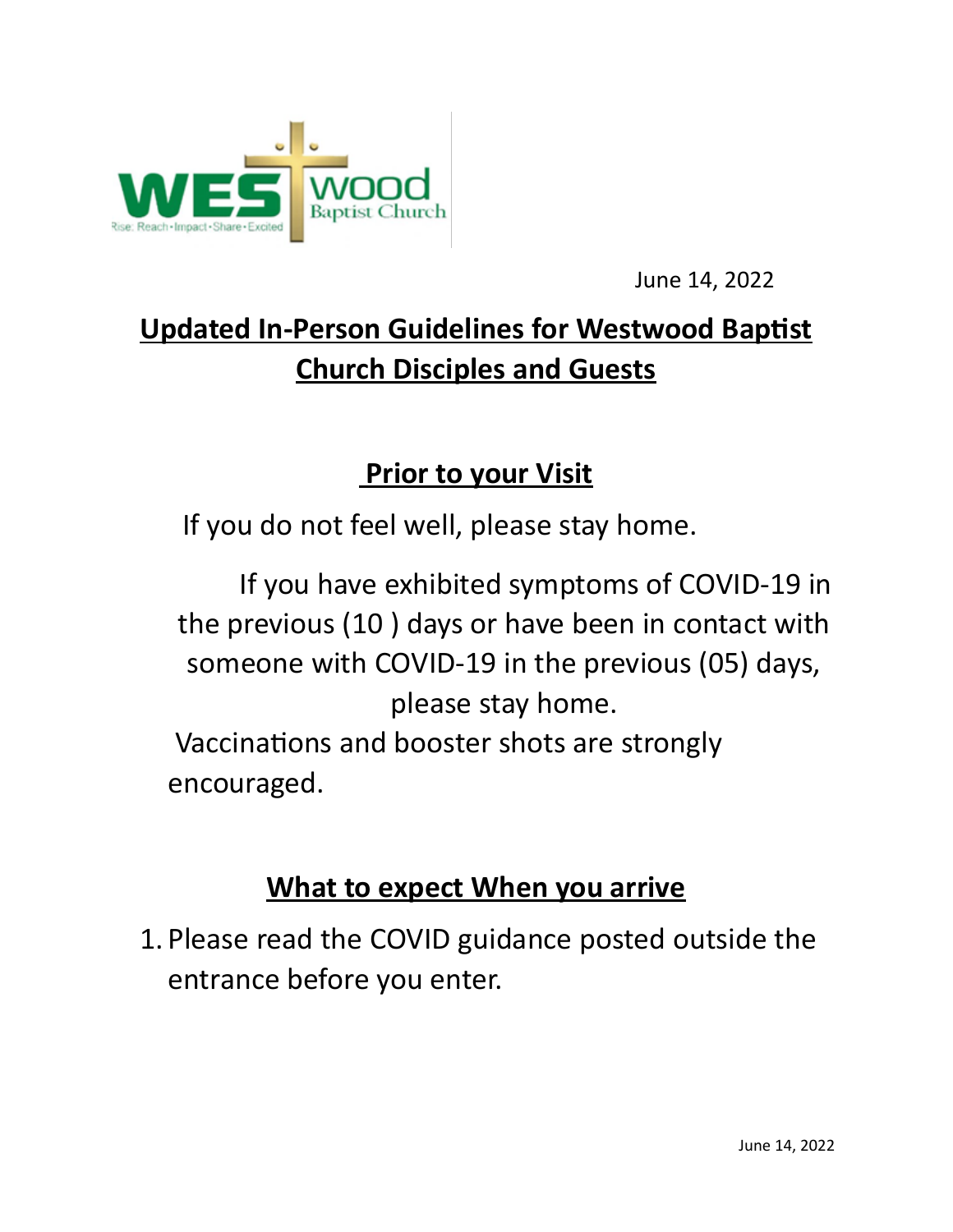- 2. To ensure timely entry, please arrive early. Once you enter, move swiftly through the registration process to avoid crowding in the lobby.
- 3. Enter the double doors on the Glenburnie Road side of the Church with your mask on. All disciples and guests must keep masks on during service. KN95 or N95 masks are strongly recommended. The church will have extra masks available.
- 4.All disciples and guests must sign in before entering the sanctuary at the Welcome Center.
- 5. You are encouraged to sanitize your hands. Hand sanitizing stations are available at various locations in the vestibule, Welcome Center, and restrooms for you to use.
- 6. You will be escorted to your seat in the sanctuary to the unreserved pews. Please sit close to the farthest end of the row and observe your distance between persons not in your party.
- 7. To the maximum extent possible, indoor ventilation will be optimized to increase airflow with air purifiers located throughout the sanctuary.